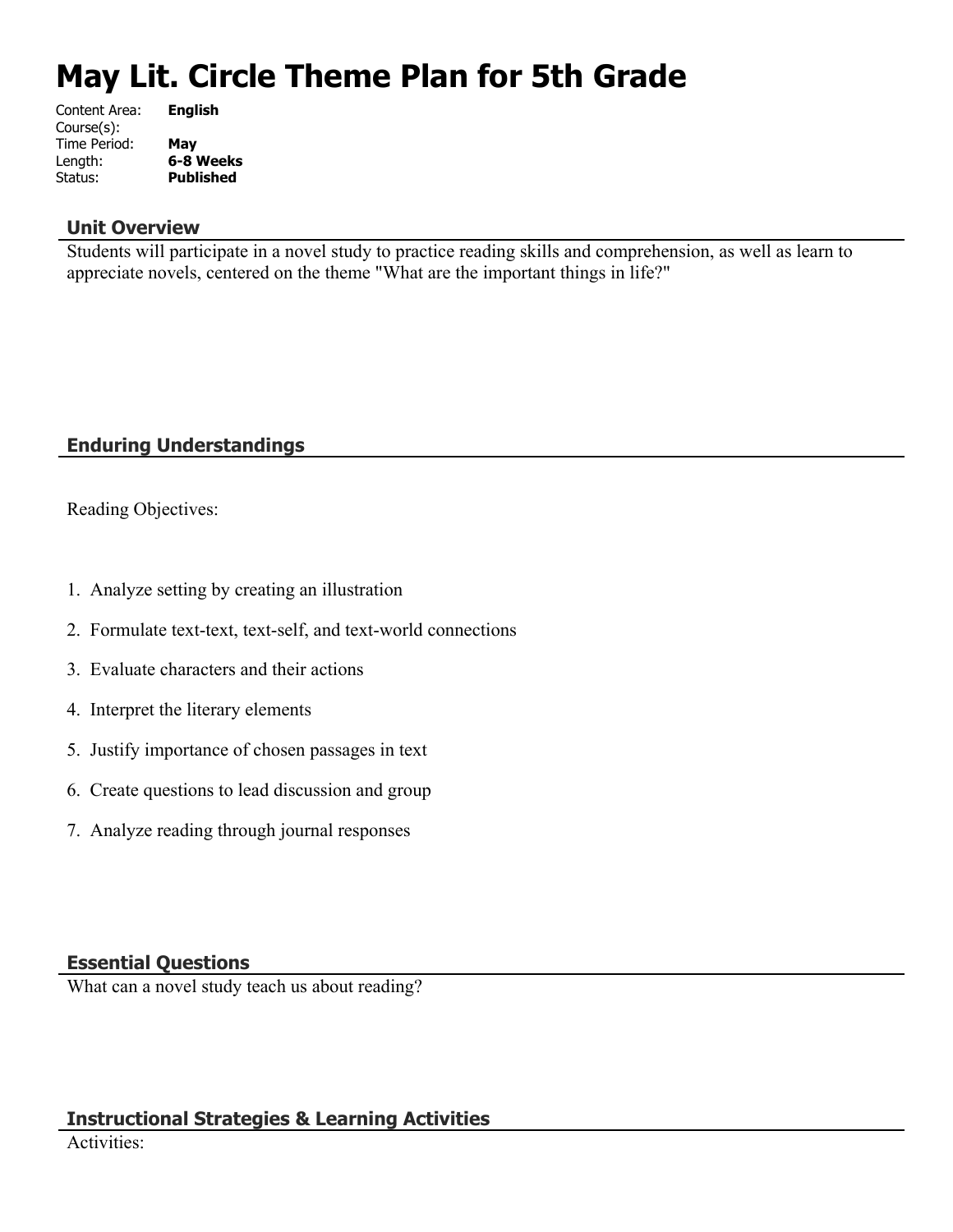- 1. Model Jobs by reading the following books: (the students all take on the job)
	- a. Connection Conductor: *The Snowy Day*
	- b. Discussion Director: *The Three Questions*
	- c. Passage Master: *Owl Moon*
	- d. Character Sketcher: *Wilma Unlimited*
	- e. Story Teller Tree: *Giving Tree*
	- f. Scene Setter: *The Forest*
- 2. In literature circles:
	- a. students pick their jobs and pages to be read
	- b. daily journal responses
	- c. daily discussions on selected reading
	- d. complete job sheet and discuss results
- 3. Complete end of the novel project refer to attached sheet book trailer
- 4. Write a self reflection based on student's performance in the group.

#### **Integration of Career Readiness, Life Literacies and Key Skills**

Students meet these standards by working cooperatively and presenting.

| WRK.9.2.5.CAP.1 | Evaluate personal likes and dislikes and identify careers that might be suited to personal<br>likes.                                                                     |
|-----------------|--------------------------------------------------------------------------------------------------------------------------------------------------------------------------|
| TECH.9.4.5.CI.3 | Participate in a brainstorming session with individuals with diverse perspectives to expand<br>one's thinking about a topic of curiosity (e.g., 8.2.5.ED.2, 1.5.5.CR1a). |
| WRK.9.2.5.CAP.2 | Identify how you might like to earn an income.                                                                                                                           |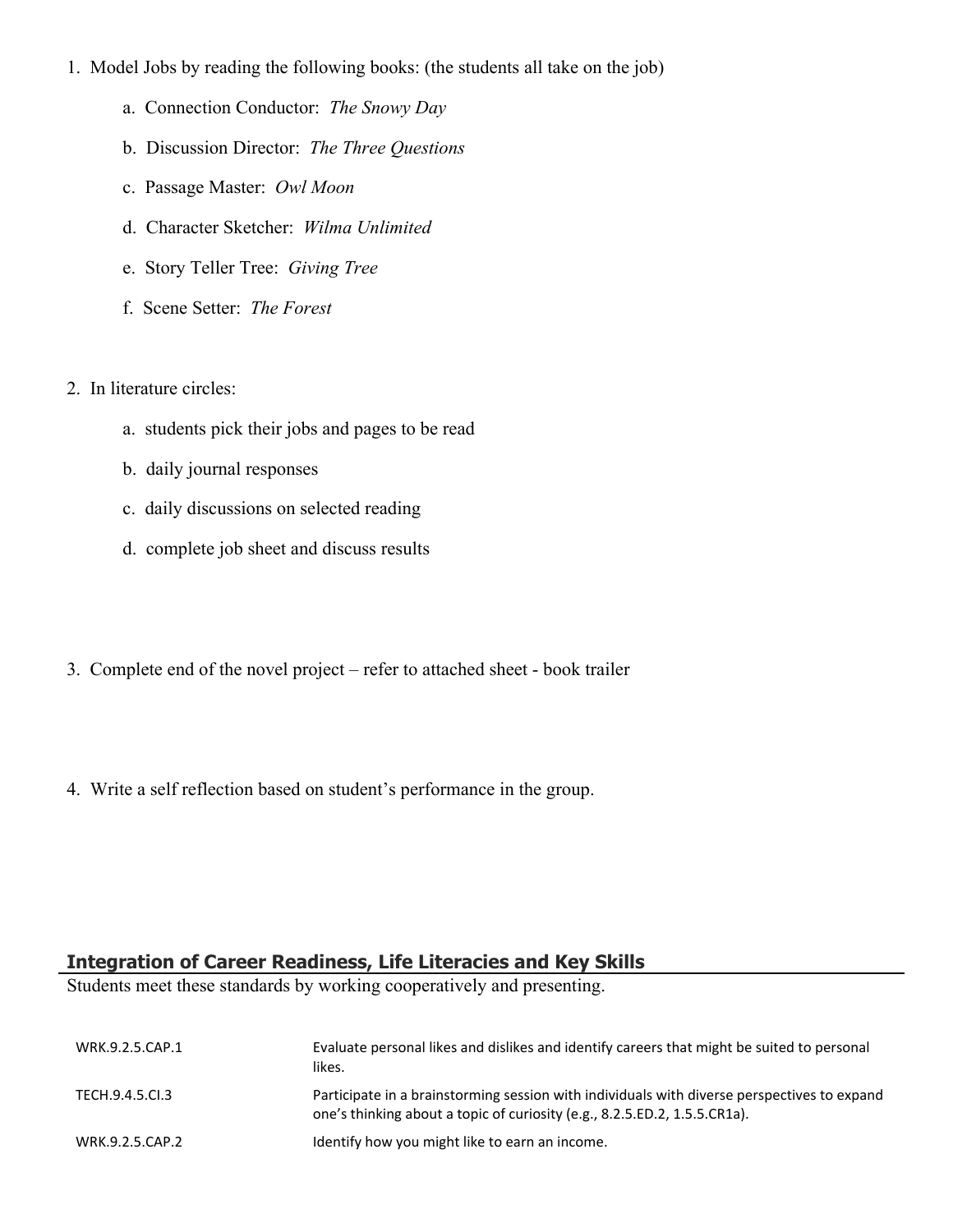| WRK.9.2.5.CAP.3 | Identify qualifications needed to pursue traditional and non-traditional careers and<br>occupations.                                                                                              |
|-----------------|---------------------------------------------------------------------------------------------------------------------------------------------------------------------------------------------------|
| WRK.9.2.5.CAP.4 | Explain the reasons why some jobs and careers require specific training, skills, and<br>certification (e.g., life guards, child care, medicine, education) and examples of these<br>requirements. |

# **Technology and Design Integration**

There is limited use of technology in the Literature Circle format.

# **Interdisciplinary Connections**

Students use technology and art to create a finished piece.

| VA.3-5.1.5.5.Pr5a | Prepare and present artwork safely and effectively. |
|-------------------|-----------------------------------------------------|
| VA.3-5.1.5.5.Pr6  | Conveying meaning through art.                      |

## **Differentiation**

- Understand that gifted students, just like all students, come to school to learn and be challenged.
- Pre-assess your students. Find out their areas of strength as well as those areas you may need to address before students move on.
- Consider grouping gifted students together for at least part of the school day.
- Plan for differentiation. Consider pre-assessments, extension activities, and compacting the curriculum.
- Use phrases like "You've shown you don't need more practice" or "You need more practice" instead of words like "qualify" or "eligible" when referring to extension work.
- Encourage high-ability students to take on challenges. Because they're often used to getting good grades, gifted students may be risk averse.

### **Definitions of Differentiation Components**:

- o Content the specific information that is to be taught in the lesson/unit/course of instruction.
- o Process how the student will acquire the content information.
- o Product how the student will demonstrate understanding of the content.
- o Learning Environment the environment where learning is taking place including physical location and/or student grouping

### **Differentiation occurring in this unit:**

Book choices and grouping will be based on student's skill and reading levels.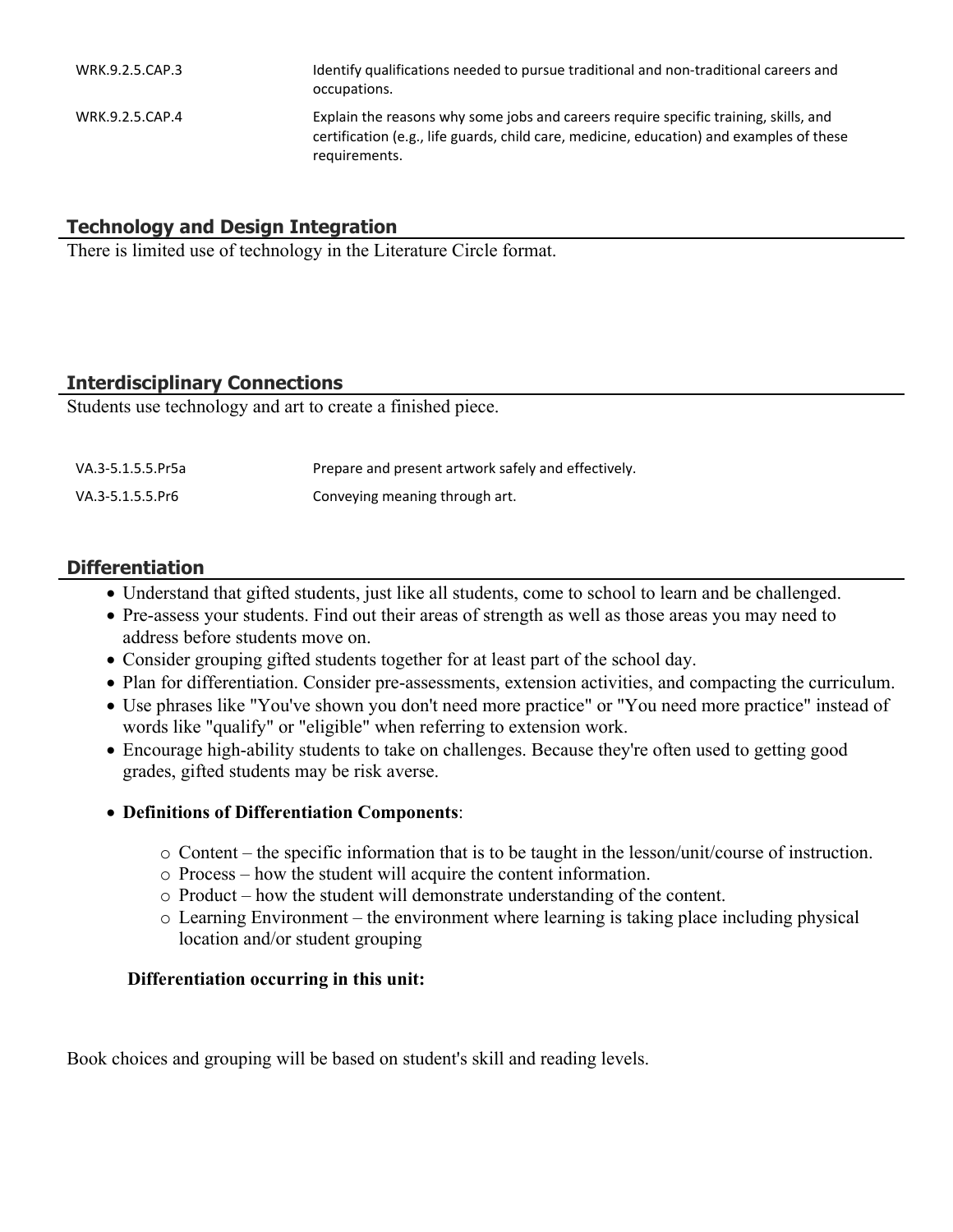## **Modifications & Accommodations**

Refer to QSAC EXCEL SMALL SPED ACCOMMOCATIONS spreadsheet in this discipline.

#### **Modifications and Accommodations used in this unit:**

IEP and 504 accommodations will be utilized.

#### **Benchmark Assessments**

**Benchmark Assessments** are given periodically (e.g., at the end of every quarter or as frequently as once per month) throughout a school year to establish baseline achievement data and measure progress toward a standard or set of academic standards and goals.

#### **Schoolwide Benchmark assessments:**

Aimsweb testing and Linkit 3X a year

### **Formative Assessments**

Assessment allows both instructor and student to monitor progress towards achieving learning objectives, and can be approached in a variety of ways. **Formative assessment** refers to tools that identify misconceptions, struggles, and learning gaps along the way and assess how to close those gaps. It includes effective tools for helping to shape learning, and can even bolster students' abilities to take ownership of their learning when they understand that the goal is to improve learning, not apply final marks (Trumbull and Lash, 2013). It can include students assessing themselves, peers, or even the instructor, through writing, quizzes, conversation, and more. In short, formative assessment occurs throughout a class or course, and seeks to improve student achievement of learning objectives through approaches that can support specific student needs (Theal and Franklin, 2010, p. 151).

#### **Formative Assessments used in this unit:**

- 1. journal responses
- 2. job sheets
- 3. end of the novel project
- 4. self reflection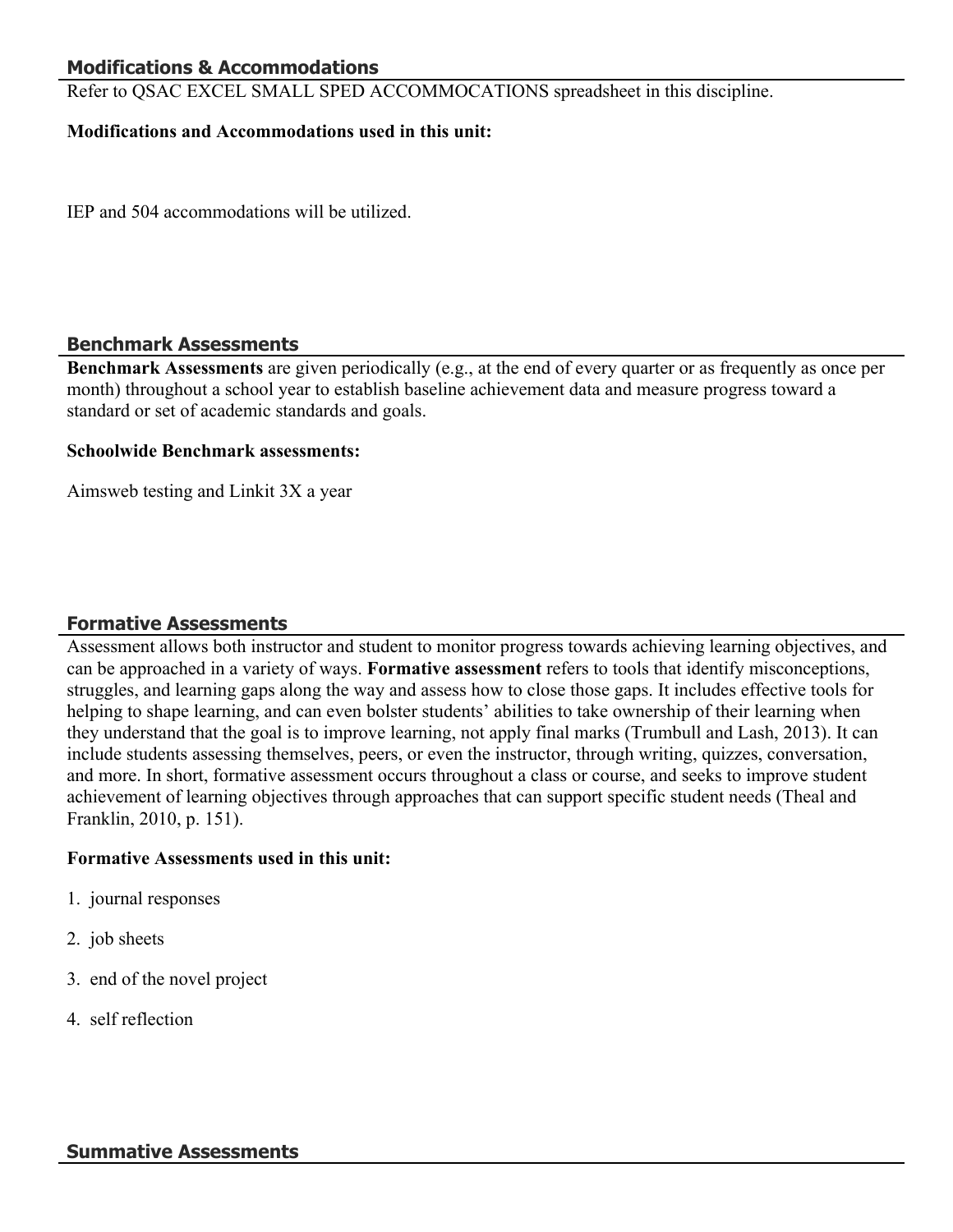**Summative assessments** evaluate student learning, knowledge, proficiency, or success at the conclusion of an instructional period, like a unit, course, or program. Summative assessments are almost always formally graded and often heavily weighted (though they do not need to be). Summative assessment can be used to great effect in conjunction and alignment with formative assessment, and instructors can consider a variety of ways to combine these approaches.

## **Summative assessments for this unit:**

Assessment:

- 1. journal responses
- 2. job sheets
- 3. end of the novel project
- 4. self reflection

# **Instructional Materials**

Selected Texts:

*Flipped* by Wendelin Van Draanen

*Al Capone Does My Shirts* by Gennifer Choldenko

*City of Ember* by Jeanne DuPrau

## **Standards**

| LA.RL.5.1  | Quote accurately from a text, and make relevant connections when explaining what the<br>text says explicitly and when drawing inferences from the text.           |
|------------|-------------------------------------------------------------------------------------------------------------------------------------------------------------------|
| LA.RL.5.2  | Determine the key details in a story, drama or poem to identify the theme and to<br>summarize the text.                                                           |
| LA.W.5.2   | Write informative/explanatory texts to examine a topic and convey ideas and information<br>clearly.                                                               |
| LA.RL.5.3  | Compare and contrast two or more characters, settings, or events in a story or drama,<br>drawing on specific details in the text (e.g., how characters interact). |
| LA.RL.5.4  | Determine the meaning of words and phrases as they are used in a text, including<br>figurative language such as metaphors and similes.                            |
| LA.RL.5.5  | Explain how a series of chapters, scenes, or stanzas fits together to provide the overall<br>structure of a particular story, drama, or poem.                     |
| LA.RL.5.6  | Describe how a narrator's or speaker's point of view influences how events are described.                                                                         |
| LA.W.5.2.D | Use precise language and domain-specific vocabulary to inform about or explain the topic.                                                                         |